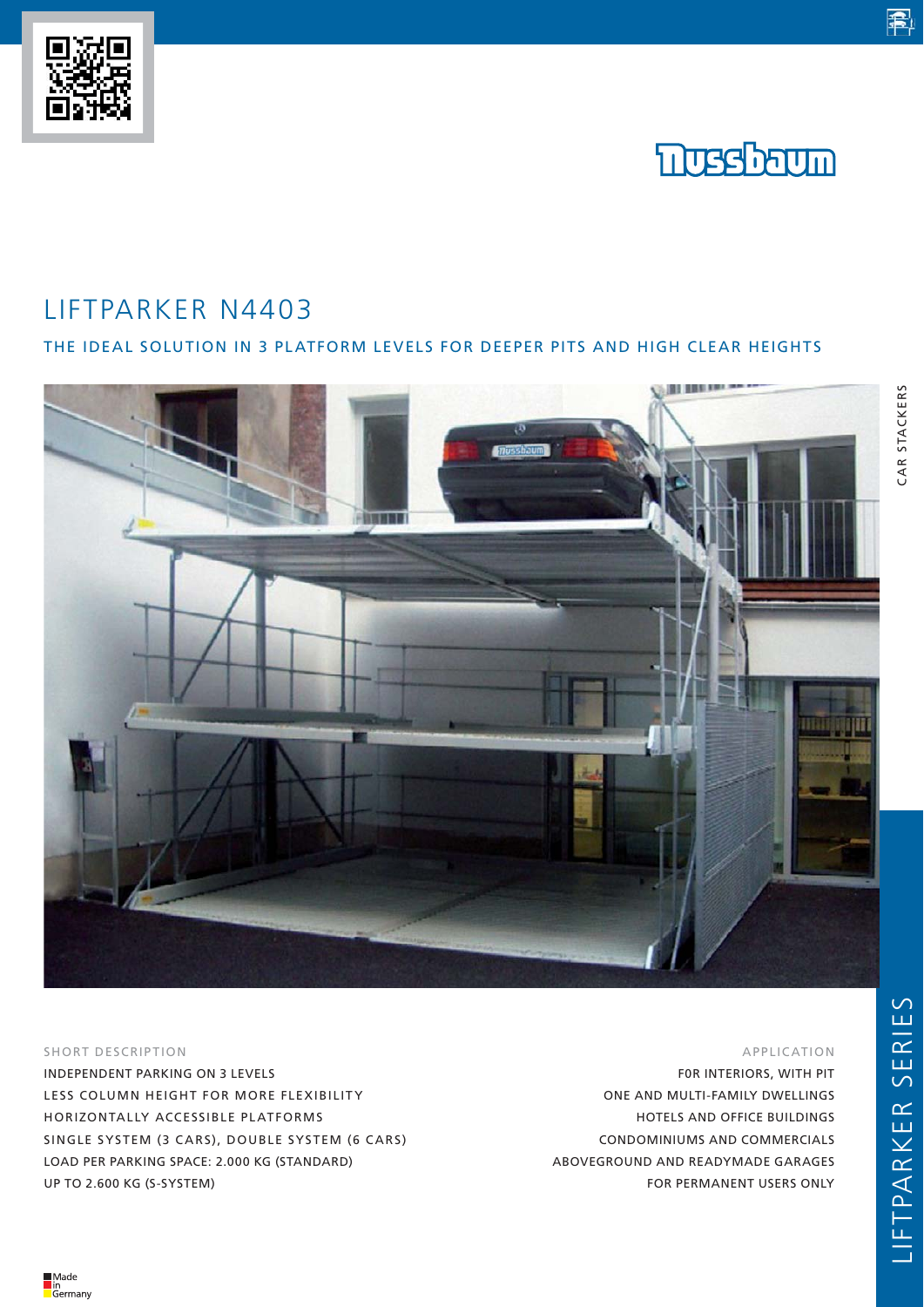#### NOTE

The total height of the car including roof rail and antenna fixture must not exceed the maximum car height mentioned in the table below. Standard cars do



| <b>PIT DEPTH</b><br><b>FRONT (GT-F)</b> | PIT DEPTH<br><b>BACK (GT-B)</b> | <b>CLEAR HEIGHT</b><br>(CH) | <b>COLUMN HEIGHT</b><br>(CoH) | <b>CAR HEIGHT BELOW</b> |                                     | <b>CAR-HEIGHT MIDDLE</b> |     | CAR HFIGHT   |
|-----------------------------------------|---------------------------------|-----------------------------|-------------------------------|-------------------------|-------------------------------------|--------------------------|-----|--------------|
|                                         |                                 |                             |                               |                         | S-SYSTEM D-SYSTEM S-SYSTEM D-SYSTEM |                          |     | <b>ABOVE</b> |
| 335                                     | 330                             | from $485$                  | 530                           | 153                     | 150                                 | 153                      | 150 | from $150$   |
| 345                                     | 340                             | from 505                    | 550                           | 158                     | 155                                 | 158                      | 155 | from $150$   |
| 355                                     | 350                             | from $515$                  | 570                           | 163                     | 160                                 | 163                      | 160 | from $150$   |
| 375                                     | 370                             | from $535$                  | 590                           | 173                     | 170                                 | 173                      | 170 | from 150     |
| 385                                     | 380                             | from $545$                  | 600                           | 178                     | 175                                 | 178                      | 175 | from 150     |

In case higher clear height is available it is possible to park correspondingly higher cars on the upper platform.

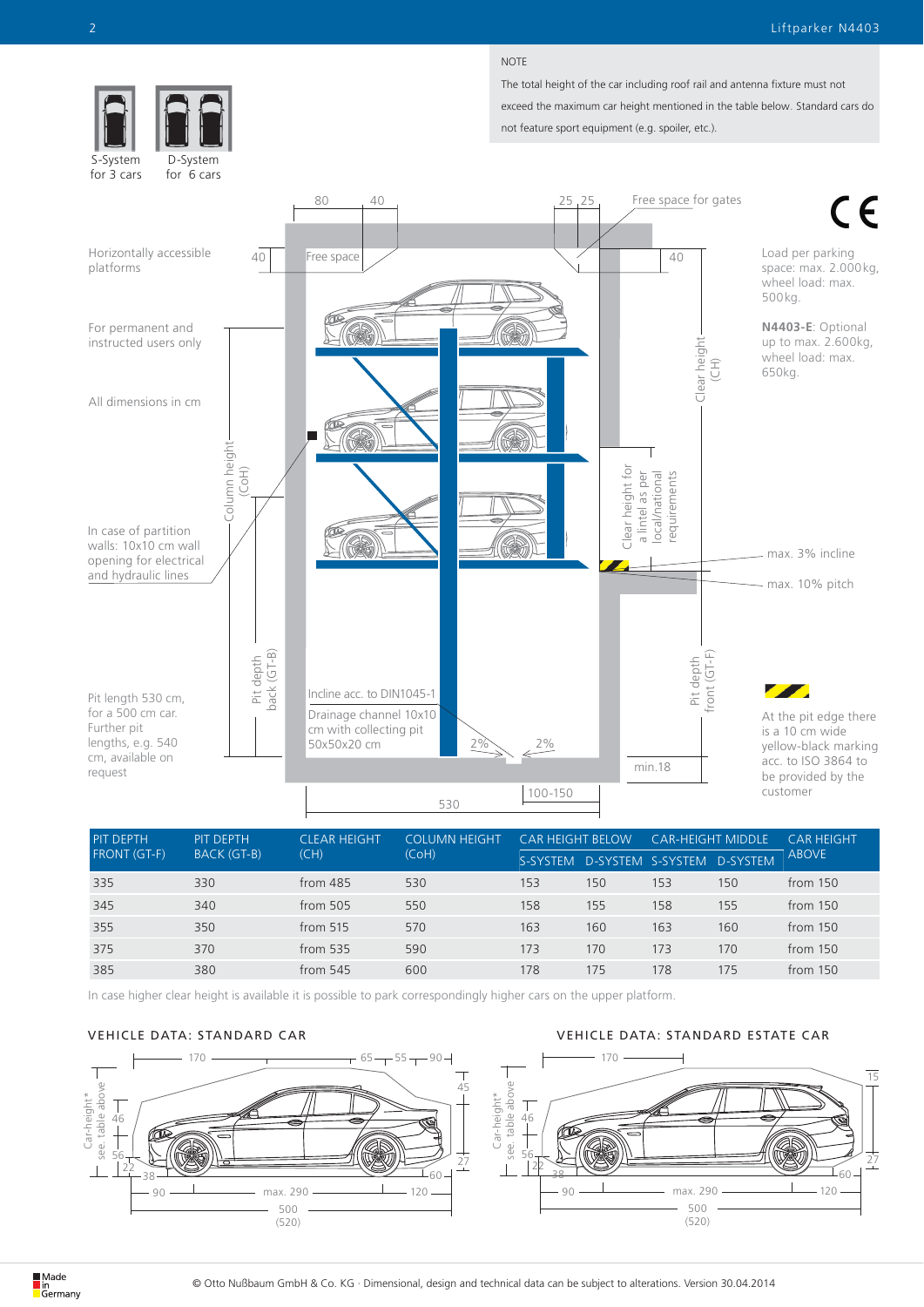#### ELECTRICAL INSTALLATION AND FOUNDATION LOADS

#### Services covered by the NUSSBAUM Company

| POS. | QUANTITY | <b>DESCRIPTION</b>                                                             |
|------|----------|--------------------------------------------------------------------------------|
|      | 1x       | Hydraulic power unit with three-phase mo-<br>tor 230/400V, 50Hz, 6,0kW         |
|      | 1x       | Control cable 4x 1,0 <sup>2</sup> (Control by standard<br>key-operated switch) |
|      | option   | Control cable 4x 1,0 <sup>2</sup> (only with lockable<br>key-operated switch)  |
|      | 1x       | Control element                                                                |

Positions 1 to 3 are covered by the Nussbaum company unless otherwise agreed

in the offer or in the contract.



#### Services to be provided by the customer

|                |    | POS. QUANTITY DESCRIPTION                                                                                              | <b>POSITION</b>                   | <b>FREQUENCY</b> |
|----------------|----|------------------------------------------------------------------------------------------------------------------------|-----------------------------------|------------------|
| $\overline{4}$ | 1x | Electricity meter                                                                                                      | in the supply line                |                  |
| 5              | 1x | Blade fuse or circuit breaker 3x 25A, slow acc. to DIN VDE 0100 part 430                                               | in the supply line                | 1x power unit    |
| 6              | 1x | Supply line 5x 4 mm <sup>2</sup> (3 PH + N + PE) with marked leads + protective earth conductor                        | to the mains switch 1x power unit |                  |
|                | 1x | Lockable network facility (main control switch)                                                                        | near power unit                   | 1x power unit    |
| 8              | 1x | Supply line 5x 4 mm <sup>2</sup> (3 PH + N + PE) with marked leads + protective earth conductor                        | to the power unit                 | 1x power unit    |
| 9              | 1x | Foundation earth electrodes                                                                                            | pit floor corner                  |                  |
| 10             | 1x | Equipotential bonding according to DIN EN 60204 from the connector of the<br>foundation earth electrodes to the system | at the column foot 1x system      |                  |

#### FOUNDATION LOADS AND CONSTRUCTION

Foundation and pit walls must be planned so that they can absorb the loads of the parking system according to the schematic diagram shown below. All forces are discharged to the ground by base plates with a minimum area of 150cm<sup>2</sup>. The base plates of the parking system are fastened with metal heavy duty anchor bolts; the borehole is approx. 14cm deep. Optionally the base plates can be fastened using shear connectors, e.g. in case of watertight concrete or increased noise insulation. The clarification of the fastening methods shall be provided by the customer, if necessary, the shear connectors can be delivered against surcharge.

Foundation, walls and ceilings shall be realized by the customer and completed prior to assembly start and must be true to size, clean and dry. Floor and walls (below the entrance level) made of armoured concrete, concrete quality at least: C25/30.



| <b>LOADS</b><br>F | <b>S-SYSTEM</b><br>2.000KG | <b>D-SYSTEM</b><br>2.000KG | S-SYSTEM<br>2.600KG | Dimensions in cm.<br>All Dimensions are |
|-------------------|----------------------------|----------------------------|---------------------|-----------------------------------------|
|                   |                            |                            |                     |                                         |
| F1                | 15kN                       | 27,5 kN                    | 15 kN               | minimum dimen-                          |
| F2.1              | 10kN                       | 9kN                        | 9 kN                | sions.                                  |
| F2.2              | 5kN                        | 5kN                        | $5$ kN              | Tolerances shall be                     |
| F <sub>3</sub>    | 50 kN                      | 90 kN                      | 60 kN               | taken into account                      |
| F4.1              | 9kN                        | 15 kN                      | 11kN                | additionally, see                       |
| F4.2              | 6 kN                       | 10kN                       | 8 kN                | page "width                             |
| F <sub>5.1</sub>  | 16 kN                      | 30 kN                      | 20 kN               | dimensions for                          |
| F5.2              | 8 kN                       | 15 kN                      | $10 \text{ kN}$     | garages".                               |
|                   |                            |                            |                     |                                         |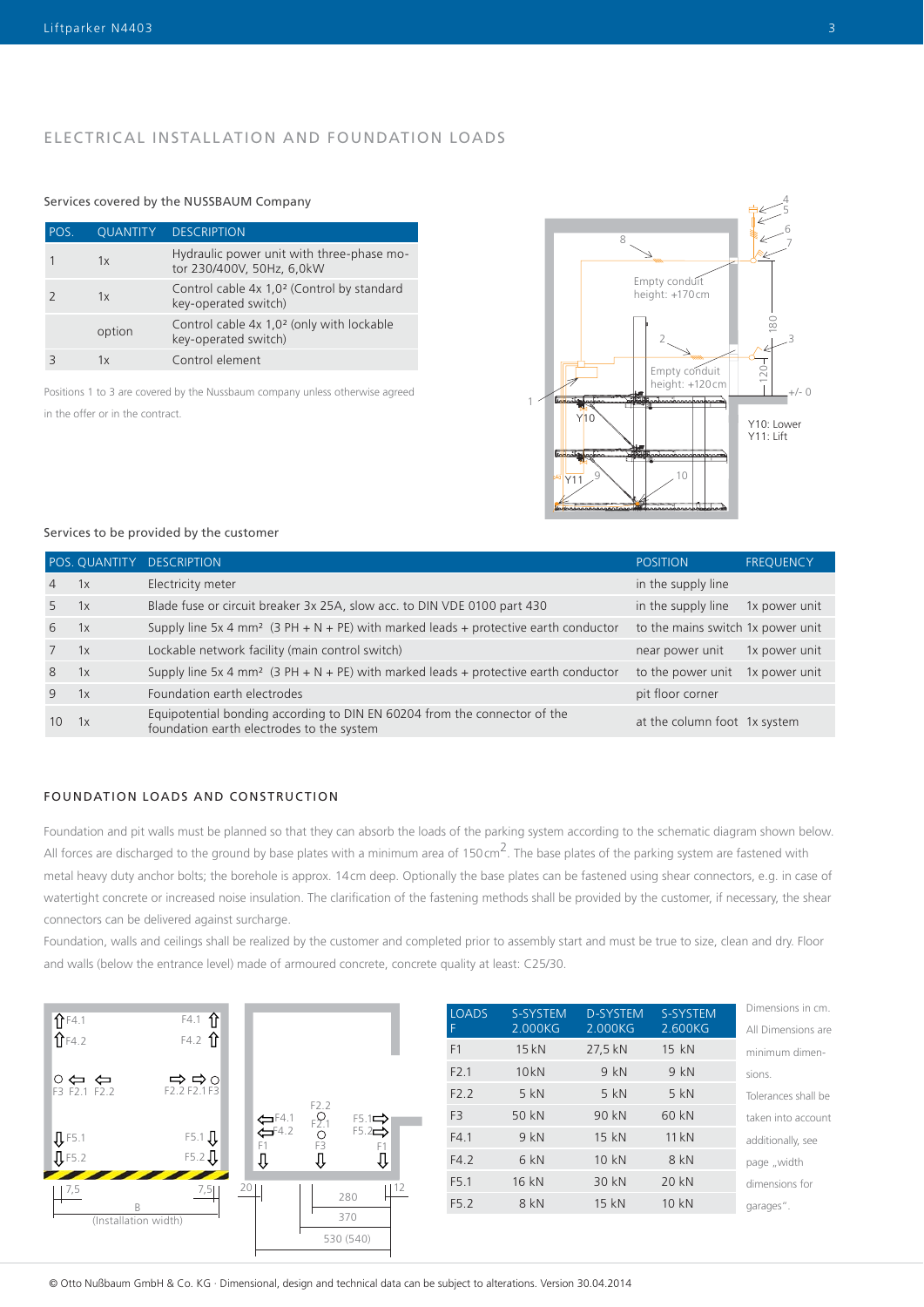### WIDTH DIMENSIONS FOR GARAGES

**INSTALLATION** WIDTH B

All dimensions in cm. All dimensions are minimum dimensions. Advice for planning and tendering: Generally reinforced masonry and concrete works are to be performed according to German norm VOB/C (DIN 18330 and DIN 18331). In the norm mentioned the tollerances that are to be fulfilled according to DIN 18202 are pointed. In this norm the maximum exceedance and shortfall of the nominal size are defined. The nominal size should therefore be planned in order to meet the minimum dimensions necessary..

## PARTITION WALLS



CLEAR PLAT-FORM WIDTH  $\overline{D}$ 

CLEAR PLAT-FORM WIDTH

230 270 460 500 460+230 760

240 280 480 520 480+240 790

250 290 500 540 500+250 820

**INSTALLATION** WIDTH B

470 510 •

490 530 •

FORM WIDTH

Single system for 3 cars Double system for 6 cars Double system + Single system for 9 cars



WIDTH B

Driving lane width acc. to country specific regulations.

Concrete haunches on the pit floor/ wall joinings are not included. If these are necessary, this results in respectively a larger pit width or a narrower platform width.

#### BUILDING PILLARS INSIDE AS WELL AS IN FRONT OF THE PIT

260 300

270 310









| <b>FORM WIDTH</b>         |                                              |
|---------------------------|----------------------------------------------|
| 750<br>460+230<br>755     |                                              |
|                           |                                              |
| 480+240<br>785<br>780     |                                              |
|                           |                                              |
| $500 + 250$<br>815<br>810 |                                              |
|                           |                                              |
|                           |                                              |
|                           |                                              |
|                           |                                              |
|                           | <b>B2</b><br><b>CLEAR PLAT-</b><br><b>B1</b> |

Note: the dimensions reported do not include the space necessary for the power unit. During the planning phase please add the dimensions for the power unit incl. control cabinet. 1–2 systems: 65 x 25 x 60 cm 3–5 systems: 115 x 25 x 60 cm Driving lane width acc. to country specific regulations.

> \* Building supports from 20cm width: no restrictions on the clear platform width according to the specifications in the charts.

• Intermediate stages can be combined at will.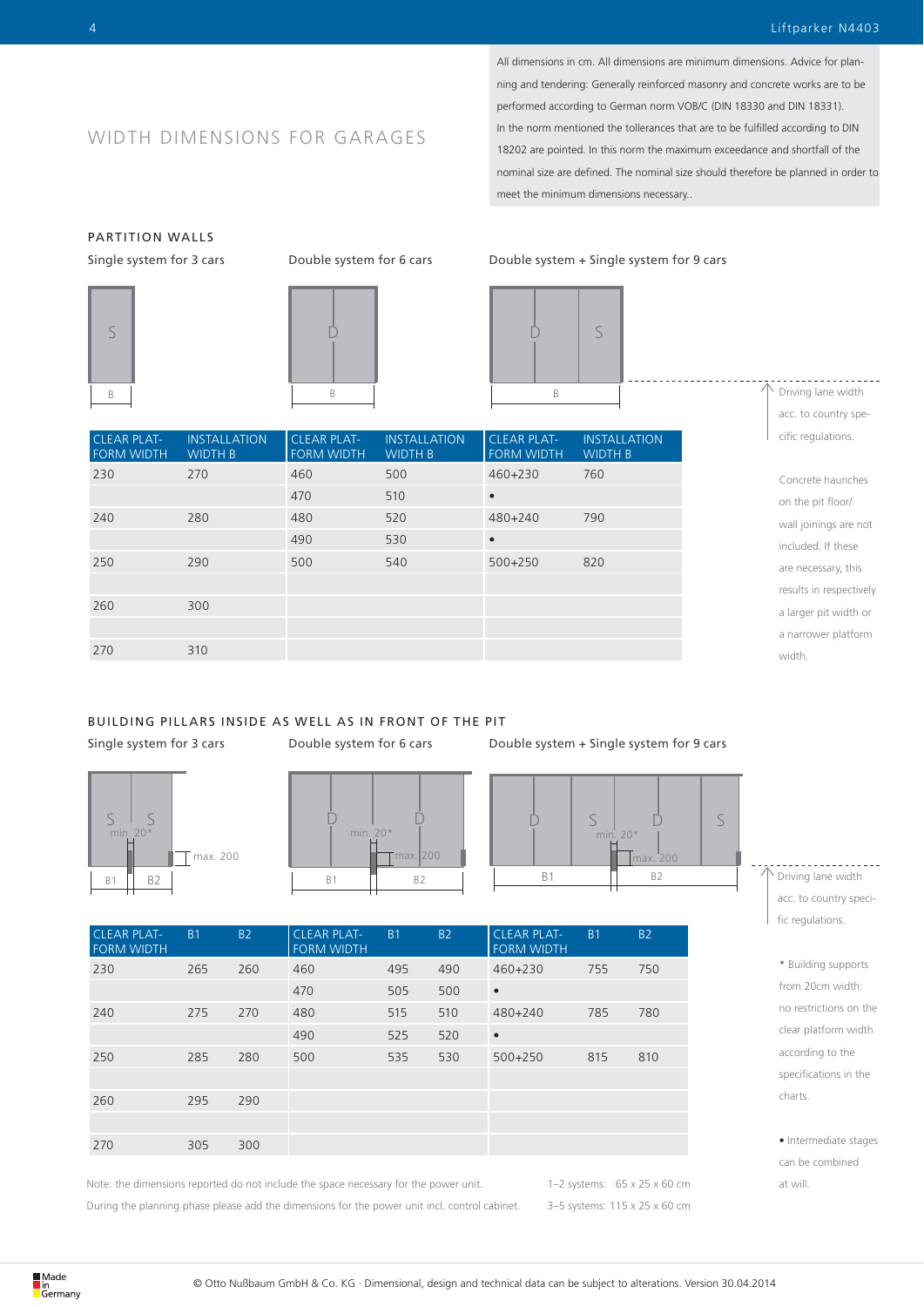#### WIDTH DIMENSIONS FOR GARAGES WITH GATES

All dimensions in cm. All dimensions are minimum dimensions. Advice for planning and tendering: Generally reinforced masonry and concrete works are to be performed according to German norm VOB/C (DIN 18330 and DIN 18331). In the norm mentioned the tollerances that are to be fulfilled according to DIN 18202 are pointed. In this norm the maximum exceedance and shortfall of the nominal size are defined. The nominal size should therefore be planned in order to meet the minimum dimensions necessary..

#### SINGLE AND DOUBLE GARAGE

Single system for 3 cars





| <b>CLEAR PLAT-</b><br><b>FORM WIDTH</b> | <b>INSTALLATION</b><br><b>WIDTH B</b> | <b>DRIVE-IN</b><br><b>WIDTH DB</b> | <b>CLEAR PLAT-</b><br><b>FORM WIDTH</b> | <b>INSTALLATION</b><br><b>WIDTH B</b> | <b>DRIVE-IN</b><br><b>WIDTH DB</b> |
|-----------------------------------------|---------------------------------------|------------------------------------|-----------------------------------------|---------------------------------------|------------------------------------|
| 230                                     | 270                                   | 230                                | 460                                     | 500                                   | 460                                |
|                                         |                                       |                                    | 470                                     | 510                                   | 470                                |
| 240                                     | 280                                   | 240                                | 480                                     | 520                                   | 480                                |
|                                         |                                       |                                    | 490                                     | 530                                   | 490                                |
| 250                                     | 290                                   | 250                                | 500                                     | 540                                   | 500                                |
|                                         |                                       |                                    |                                         |                                       |                                    |
| 260                                     | 300                                   | 260                                |                                         |                                       |                                    |
|                                         |                                       |                                    |                                         |                                       |                                    |
| 270                                     | 310                                   | 270                                |                                         |                                       |                                    |

#### GARAGES WITH SINGLE AND DOUBLE GATES

Single system for 3 cars





| Driving lane width     |
|------------------------|
| acc. to country speci- |
| fic regulations.       |

| <b>CLEAR PLAT-</b><br><b>FORM WIDTH</b> | <b>INSTALLATION</b><br><b>WIDTH B</b> | <b>DRIVE-IN</b><br><b>WIDTH DB</b> | <b>CLEAR PLAT-</b><br><b>FORM WIDTH</b> | <b>INSTALLATION</b><br><b>WIDTH B</b> | <b>DRIVE-IN</b><br><b>WIDTH DB</b> |
|-----------------------------------------|---------------------------------------|------------------------------------|-----------------------------------------|---------------------------------------|------------------------------------|
| 230                                     | 270                                   | 230                                | 460                                     | 500                                   | 460                                |
|                                         |                                       |                                    | 470                                     | 510                                   | 470                                |
| 240                                     | 280                                   | 240                                | 480                                     | 520                                   | 480                                |
|                                         |                                       |                                    | 490                                     | 530                                   | 490                                |
| 250                                     | 290                                   | 250                                | 500                                     | 540                                   | 500                                |
|                                         |                                       |                                    |                                         |                                       |                                    |
| 260                                     | 300                                   | 260                                |                                         |                                       |                                    |
|                                         |                                       |                                    |                                         |                                       |                                    |
| 270                                     | 310                                   | 270                                |                                         |                                       |                                    |

Note: the dimensions reported do not include the space necessary for the power unit. During the planning phase please add the dimensions for the power unit incl. control cabinet. 1–2 systems: 65 x 25 x 60 cm 3–5 systems: 115 x 25 x 60 cm **TA** = seat engaging surface for gates. Dimensions to be agreed on site with gate manufacturer.

Driving lane width acc. to country specific regulations.

Concrete haunches on the pit floor/ wall joinings are not included. If these are necessary, this results in respectively a larger pit width or a narrower platform

width.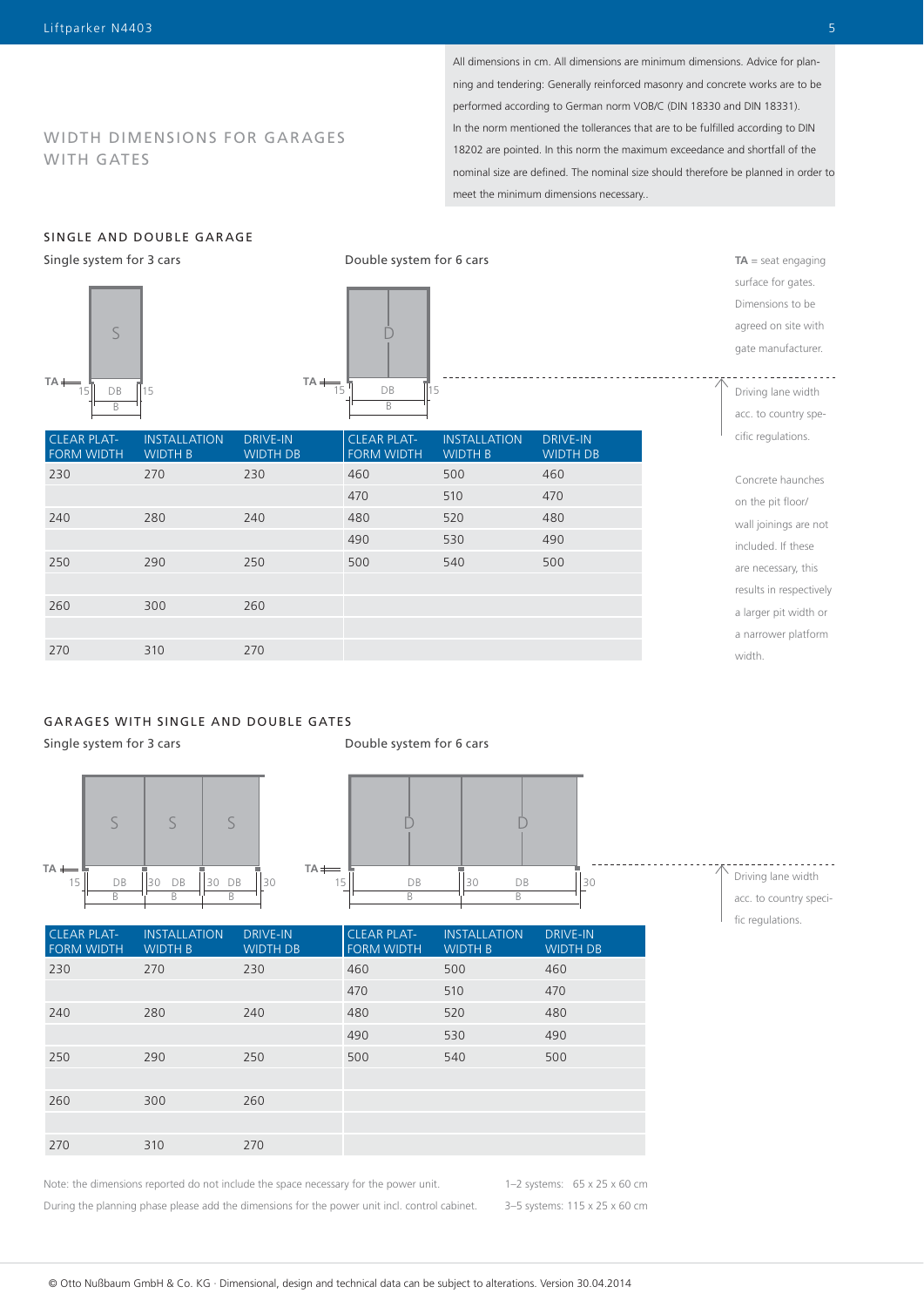#### **NOTE**

We suggest periodical maintainance, care and cleaning. Take advantage of NUSSBAUM maintainance

### agreements. STANDARD FEATURES – IN THE SCOPE OF DELIVERY

#### COMPONENT PARTS

- Single system: consisting of 3 Platforms, 2 packed columns with hydraulic cylinders, lifting slide and hydraulic block, 2 rigid pillars aside platforms and/or:
- Double system: consisting of 6 Platforms, 2 packed columns with hydraulic cylinders, lifting slide and hydraulic block, 2 rigid pillars aside platforms.



Platforms with sidewalls and driving sheets made of trapezoidal sheet.

#### DIMENSIONS OF THE SYSTEM

Parking space length: 500 cm Parking space width: 230 cm (for max. 190 cm wide cars) Pit depth: 335/330 cm Load per parking space: 2.000 kg.

#### KEY SWITCH



Control unit composed of key-switch with Emergency-off in dead-man's control and with cabling to the hydraulic power unit.

#### HYDR AULIC POWER UNIT INCL. ELECTRICAL SWITCH BOX

#### Power unit "Silencio"



With hydraulic canalization and with cabling to the main control switch. (The under oil unit is not loud thanks to the motor-pumps-combination that absorbs sound and insulates form noise). Electrical switch box included in delivery.

#### Measurements of the power unit:

1–2 systems: 65 x 25 x 60 cm 3–5 systems: 115 x 25 x 60 cm.

The power unit will be placed in the pit between 2 systems on an approx. 2 m high pillar or, if there is no space available, it will be fastened to the wall. In case of single installations we can also optionally deliver a mobile power unit, installed on the lower platform, on its front left side.

#### CORROSION PROTECTION

#### C3-Line

For Regions with average snowfall and humidity levels (standard in Germany).

#### C2-Line

Recommended only for regions with small or no snowfall and low humidity levels.

#### ELECTRICAL INSTALLATION

For a list of services and interfaces please see the respective table in this brochure.

#### DOCUMENTATION

Brief operating instructions (fastened at the control unit), documentation (test book and operating instructions).

#### SAFETY DEVICES

- Synchronization unit to guarantee synchronous run even in case of irregular load distribution.
- Wedge to help position the vehicle.



- Safety device to avoid lowering in case of pipeline rupture.
- Fastening of the parking system and hydraulic power unit with stud-bolts, electrical cabling fastened with impact dowels.
- Handrails on the platforms where necessary to avoid danger of falling down from the system.

#### Note:

- Safety fences against shear and crushing points are a priority and must be provided by the customer.
- Hydraulic package "Parallelbetrieb": Symoultaneous lowering of 2 or more systems per power unit with appropriate pump capacity.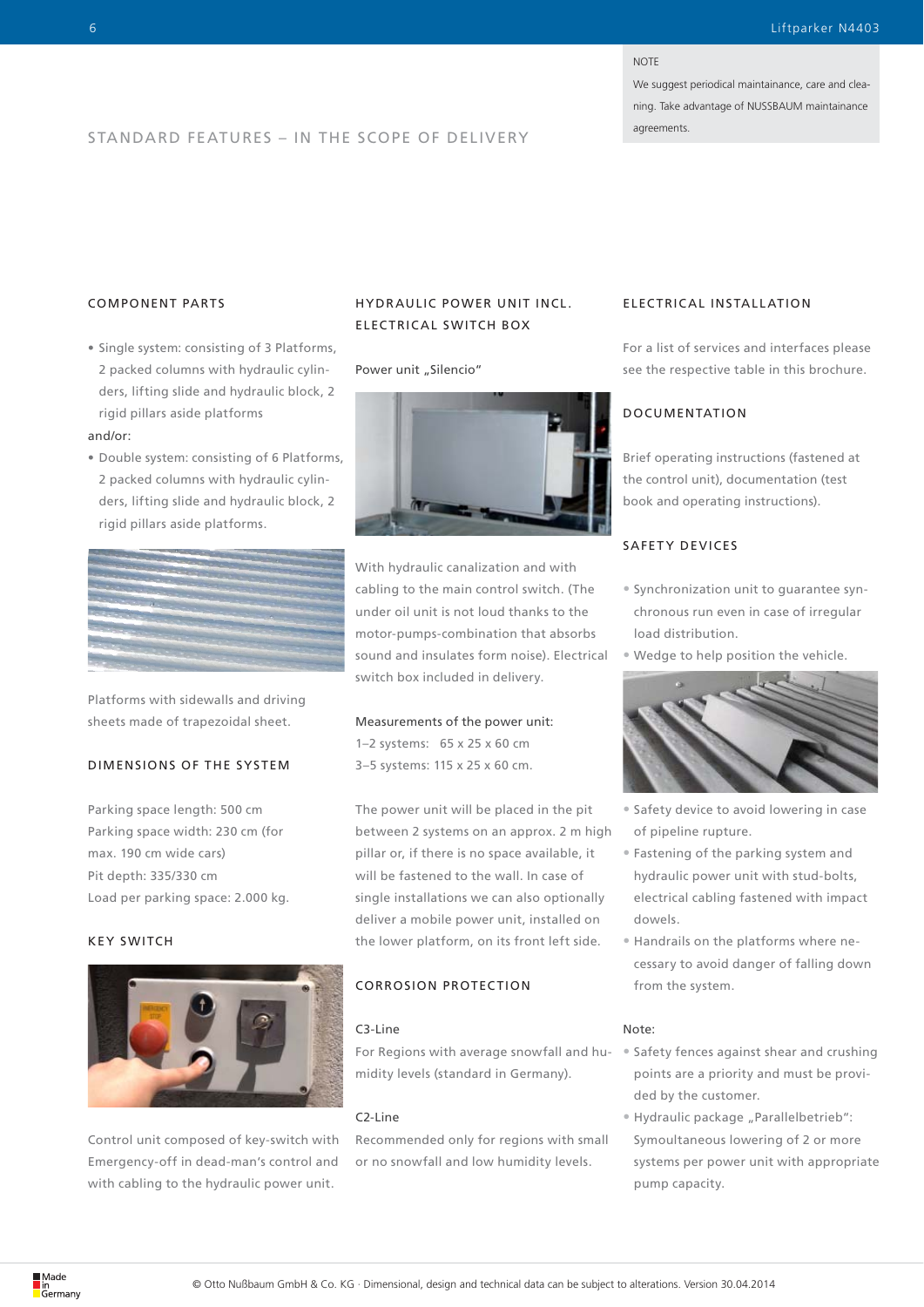#### **NOTE**

We suggest periodical maintainance, care and cleaning. Take advantage of NUSSBAUM maintainance agreements.

#### OPTIONS AND EXTRA EQUIPMENT – EXAMPLES

#### DIMENSIONS OF THE SYSTEM

Parking space lengths: 510 to 540 cm Parking space widths: 240 to 250 cm (S-system up to 270 cm) Parking space heights: 165 to 205 cm Pit depths: 345/340 up to 385/380 cm.

Fastening of the parking system with chemical anchors in case of heighthened foundation requirements and sound insulation.

#### VEHICLE WEIGHT

Higher load per parking space Up to 2.600 kg.

#### BERLIN CONTROL UNIT/ FIRE BRIGADE



Berlin control unit with weatherproof casing and pillar

- Control unit consisting of a lockable key switch (key can be taken off only in the basis position) with emergency-off in dead-man's control. Lifting and lowering by using the respective button.
- Weatherproof casing for the key switch.
- Supporting pillar for the key switch.

#### DRIVING SHEETS



Upper platforms with Aluminium-bulb plates driving sheets and special driving wedge to help position the vehicle.

#### EXTRA SOUND INSULATION



Sound insulation hood for the power unit

#### Airborne noise package - Haube

For the power unit to reduce the airborne noise at the installation site.

#### Structure/borne noise package

Measures to reduce the sound propagation from the parking system to the building.

#### Note

• In order to comply with the DIN 4109/A1 Table 4 - requirements for the allowed noise level in areas in need of protection UPPER PLATFORM from noises coming from the technical equipment, the perimetral parts of the garage building shall be built with a sound reduction index Rw´ of at least 57 dB.

#### GARAGE GATES' INSTALLATION

Ramp if doorjambs are missing for the installation of the door slide rails. The pit must then be at least 535 cm long.

#### CORROSION PROTECTION

#### C4-Line: driving sheets powdered on both sides

For regions with highly corrosive humidity levels.

#### CATWALK



Catwalk on trapez. sheet for more walking comfort

#### Catwalk on trapezoidal sheet flooring

Positioned on the left side of the parking space. 1,5 mm galvanized sheet, coined surface area. The Catwalk is bolted to the driving sheet.

#### HYDRAULIK

- HVLP 32-330 Öl for extreme temperature variations.
- Heated hydraulic power unit.

• Even drive-on instead of drive-on ramp to allow a more comfortable entrance (this means a loss by 8 cm in the carheight on the middle platform).